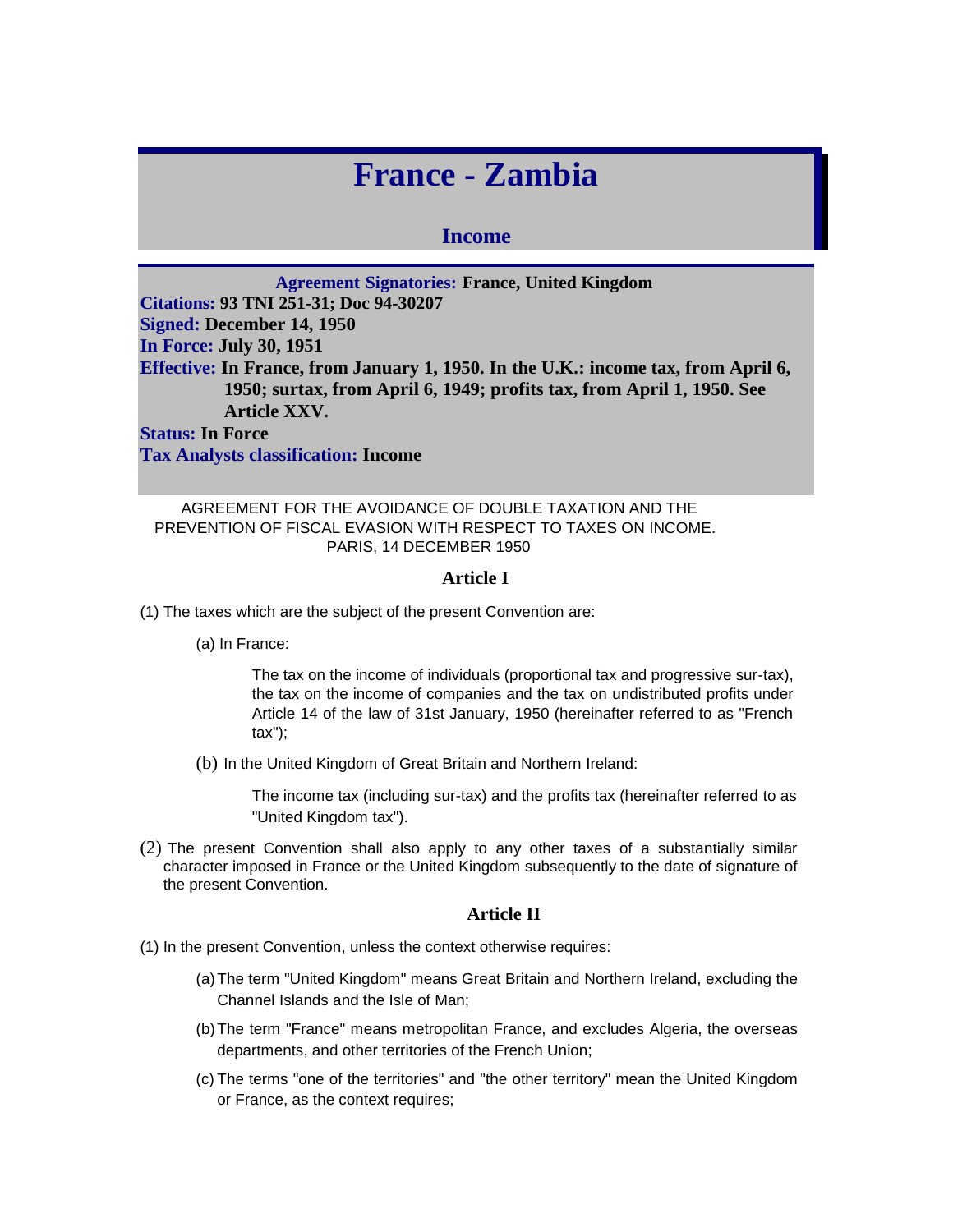- (d) The term "tax" means United Kingdom tax or French tax, as the context requires;
- (e)The term "person" means:
	- (i) Any physical person;
	- (ii)Any unincorporated body of physical persons; and
	- (iii) Any body corporate;
- (f) The term "company" means any body corporate;
- (g)The terms "resident of the United Kingdom" and "resident of France" mean respectively any person who is resident in the United Kingdom for the purposes of United Kingdom tax and who has not his fiscal domicile for the purposes of French tax in France and any person whose fiscal domicile for the purposes of French tax is in France and who is not resident in the United Kingdom for the purposes of United Kingdom tax; a company shall be regarded as resident in the United Kingdom if its business is managed and controlled in the United Kingdom and as having its fiscal domicile in France if its business is managed and controlled in France;
- (h)The terms "resident of one of the territories" and "resident of the other territory" mean a person who is a resident of the United Kingdom or a person who is a resident of France as the context requires;
- (i)The terms "United Kingdom enterprise" and "French enterprise" mean respectively an industrial or commercial enterprise or undertaking carried on by a resident of the United Kingdom and an industrial or commercial enterprise or undertaking carried on by a resident of France; and the terms "enterprise of one of the territories" and "enterprise of the other territory" mean a United Kingdom enterprise or a French enterprise, as the context requires;
- (j)The term "industrial or commercial profits" includes in particular profits arising from the business of insurance companies, banks, and other financial enterprises;
- (k) The term "permanent establishment", when used with respect to an enterprise of one of the territories, means a branch, management, factory, or other fixed place of business in which is exercised, in whole or in part, the activity of the enterprise, but does not include an agency unless the agent has, and habitually exercises, a general authority to negotiate and conclude contracts on behalf of such enterprise or has a stock of merchandise from which he regularly fills orders on its behalf. In this connexion:
	- (i) An enterprise of one of the territories shall not be deemed to have a permanent establishment in the other territory merely because it carries on business dealings in that other territory through a bona fide broker or general commission agent acting in the ordinary course of his business as such;
	- (ii) The fact that an enterprise of one of the territories maintains in the other territory a fixed place of business exclusively for the purchase of goods or merchandise shall not of itself constitute that fixed place of business a permanent establishment of the enterprise;
	- (iii) The fact that a company which is a resident of one of the territories has a subsidiary company which is a resident of the other territory or which carries on a trade or business in that other territory (whether through a permanent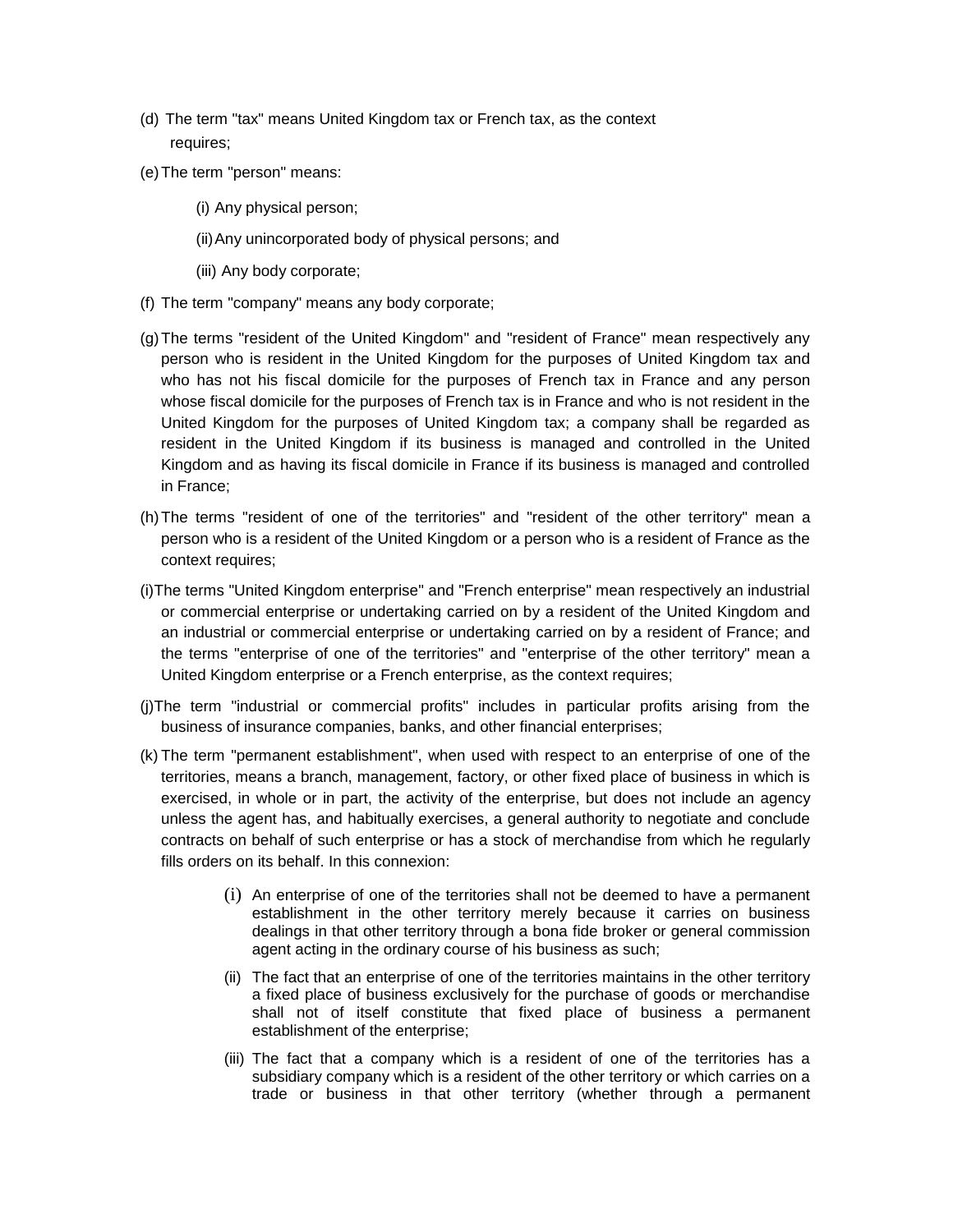establishment or otherwise) shall not of itself constitute that subsidiary company a permanent establishment of its parent company;

- (l) The term "taxation authorities" means, in the case of the United Kingdom, the Commissioners of Inland Revenue or their authorized representative; in the case of France, the Director General of Taxes (Directeur General des Impots) or his authorized representative; and, in the case of any territory to which the present Convention is extended under Article XXIII, the competent authority for the administration in such territory of the taxes to which the present Convention applies.
- (2)Where the present Convention provides that income from a source in one of the territories shall be exempt from tax in that territory if (with or without other conditions) it is subject to tax in the other territory, and under the law in force in that other territory the said income is subject to tax by reference to the amount thereof which is remitted to or received in that other territory and not by reference to the full amount thereof, then the exemption to be allowed under this Convention in the first mentioned territory shall apply only to so much of the income as is remitted to or received in the other territory.
- (3)In the application of the provisions of the present Convention by one of the High Contracting Parties any term not otherwise defined shall, unless the context otherwise requires, have the meaning which it has under the laws in force in the territory of that Party relating to the taxes which are the subject of the present Convention.

## **Article III**

- (1) The industrial or commercial profits of a United Kingdom enterprise shall not be subject to French tax unless the enterprise carries on a trade or business in France through a permanent establishment situated therein. If it carries on a trade or business as aforesaid, tax may be imposed on those profits by France but only on so much of them as is attributable to that permanent establishment; provided that nothing in this paragraph shall affect the provisions of the law of France, as it stands at the date of signature of this Convention, as respects the taxation of profits of non-residents from the business of insurance.
- (2) The industrial or commercial profits of a French enterprise shall not be subject to United Kingdom tax unless the enterprise carries on a trade or business in the United Kingdom through a permanent establishment situated therein. If it carries on a trade or business as aforesaid, tax may be imposed on those profits by the United Kingdom, but only on so much of them as is attributable to that permanent establishment.
- (3) Where an enterprise of one of the territories carries on a trade or business in the other territory through a permanent establishment situated therein, there shall be attributed to that permanent establishment the industrial or commercial profits which it might be expected to derive in that other territory if it were an independent enterprise engaged in the same or similar activities under the same or similar conditions and dealing at arm's length with the enterprise of which it is a permanent establishment.
- (4) Where an enterprise of one of the territories derives profits, under contracts concluded in that territory, from sales of goods or merchandise stocked in a warehouse in the other territory for convenience of delivery and not for purposes of display, those profits shall not be attributed to a permanent establishment of the enterprise in that other territory, notwithstanding that the offers of purchase have been obtained by an agent in that other territory and transmitted by him to the enterprise for acceptance.
- (5) No portion of any profits arising to an enterprise of one of the territories shall be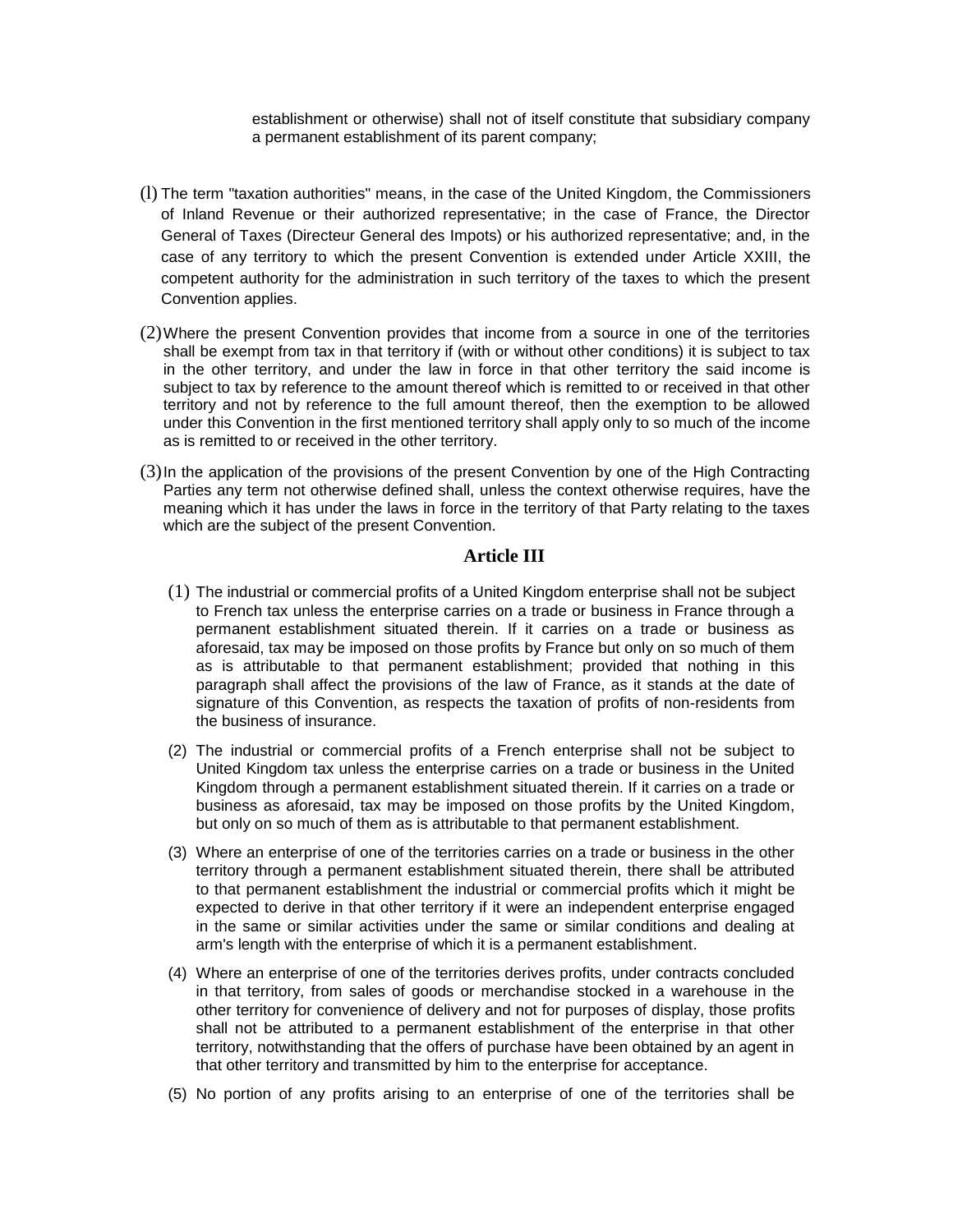attributed to a permanent establishment situated in the other territory by reason of the mere purchase of goods or merchandise within that other territory by the enterprise.

# **Article IV**

A company which is a resident of the United Kingdom and which carries on a trade or business in France through a permanent establishment situated therein and which is liable to the tax on income from movable capital under Article 39, paragraph 11 of the Decree No. 48-1986, of 9th December, 1948, shall not be charged to that tax on income exceeding the amount of the profits or gains arising in France and chargeable in accordance with Article III.

## **Article V**

## **Where:**

- (a) An enterprise of one of the territories participates directly or indirectly in the management, control or capital of an enterprise of the other territory, or
- (b) The same persons participate directly or indirectly in the management, control or capital of an enterprise of one of the territories and an enterprise of the other territory,

And in either case, conditions are made or imposed between the two enterprises, in their commercial or financial relations, which differ from those which would be made between independent enterprises, then any profits which would but for those conditions have accrued to one of the enterprises but by reason of these conditions have not so accrued may be included in the profits of that enterprise and taxed accordingly.

## **Article VI**

Where a company which is a resident of the United Kingdom derives industrial and commercial profits from a permanent establishment in France, and these profits are chargeable both to the tax on undistributed profits under Article 14 of the law of 31st January, 1950, and to the tax on income from movable capital, the incidence of these two taxes shall not result in a total charge greater than 10 per cent on the amount of the profits chargeable to these two taxes in accordance with Article III. In consequence, the rate of the tax on income from movable capital shall be reduced to 10 per cent.

If, hereafter, the tax on undistributed profits is not imposed, or if it is imposed at a rate different from the rate in force at the date of signature of the present Convention, the taxation authorities of the two High Contracting Parties shall consult together in that event with a view to fixing the appropriate rate of the tax on income from movable capital.

## **Article VII**

Profits distributed by a company which is a resident of France to a company which is a resident of the United Kingdom and which has owned for a year registered shares (actions ou parts d'interet) representing at least 50 per cent. of the capital of the former company shall be charged to the tax on income from movable capital at the rate determined in accordance with Article VI.

# **Article VIII**

Notwithstanding the provisions of Articles III, IV, V and VI, profits which a resident of one of the territories derives from operating ships or aircraft shall be exempt from tax in the other territory.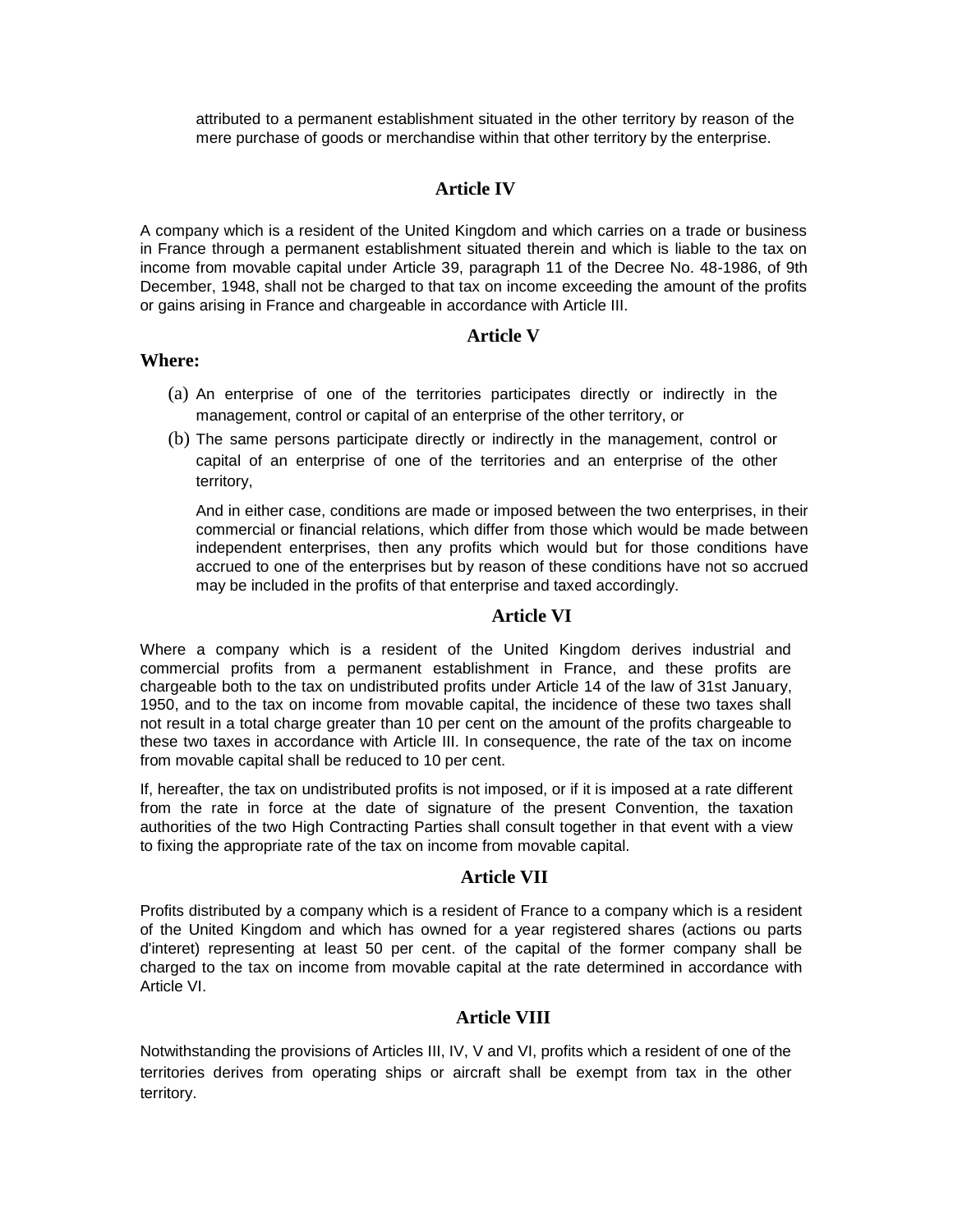## **Article IX**

Dividends and interest paid by a company which is a resident of the United Kingdom to a resident of France, who is subject to tax in France in respect thereof and does not carry on trade or business in the United Kingdom through a permanent establishment situated therein, shall be exempt from United Kingdom sur-tax.

## **Article X**

- (1) Any royalty derived from sources within one of the territories by a resident of the other territory, who is subject to tax in that other territory in respect thereof and does not carry on a trade or business in the first-mentioned territory through a permanent establishment situated therein, shall be exempt from tax in that first-mentioned territory.
- (2) In this Article the term "royalty" means any royalty or other amount paid as consideration for the use of, or for the privilege of using, any copyright patent, design, secret process or formula, trade mark or other like property, and includes rents in respect of cinematograph films, but does not include any royalty or other amount paid in respect of the operation of a mine or quarry or of any other extraction of natural resources.
- (3) Where any royalty exceeds a fair and reasonable consideration in respect of the rights for which it is paid, the exemption provided by the present Article shall apply only to so much of the royalty as represents such fair and reasonable consideration.
- (4) Any capital sum derived from sources within one of the territories from the sale of patent rights by a resident of the other territory, who does not carry on a trade or business in the first-mentioned territory through a permanent establishment situated therein, shall be exempt from tax in that first-mentioned territory.

## **Article XI**

A resident of one of the territories who does not carry on a trade or business in the other territory through a permanent establishment situated therein shall be exempt in that other territory from any tax in respect of gains from the sale, transfer, or exchange of capital assets.

## **Article XII**

- (1) Income derived from real property in one of the territories by a resident of the other territory shall be subject to tax in accordance with the laws of the first-mentioned territory. Where the income is also subject to tax in the other territory, relief from double taxation shall be given in accordance with the provisions of Article XX.
- (2) In this Article, the term "income from real property" means income of whatever nature derived from real property, and includes royalties or any other amounts paid in respect of the operation of mines or quarries or any other extraction of natural resources.

## **Article XIII**

(1) Remuneration, including pensions, paid by or out of funds created by one of the High Contracting Parties to any individual for services rendered to that Party in the discharge of governmental functions shall be exempt from tax in the territory of the other High Contracting Party, unless the individual is a national of that other Party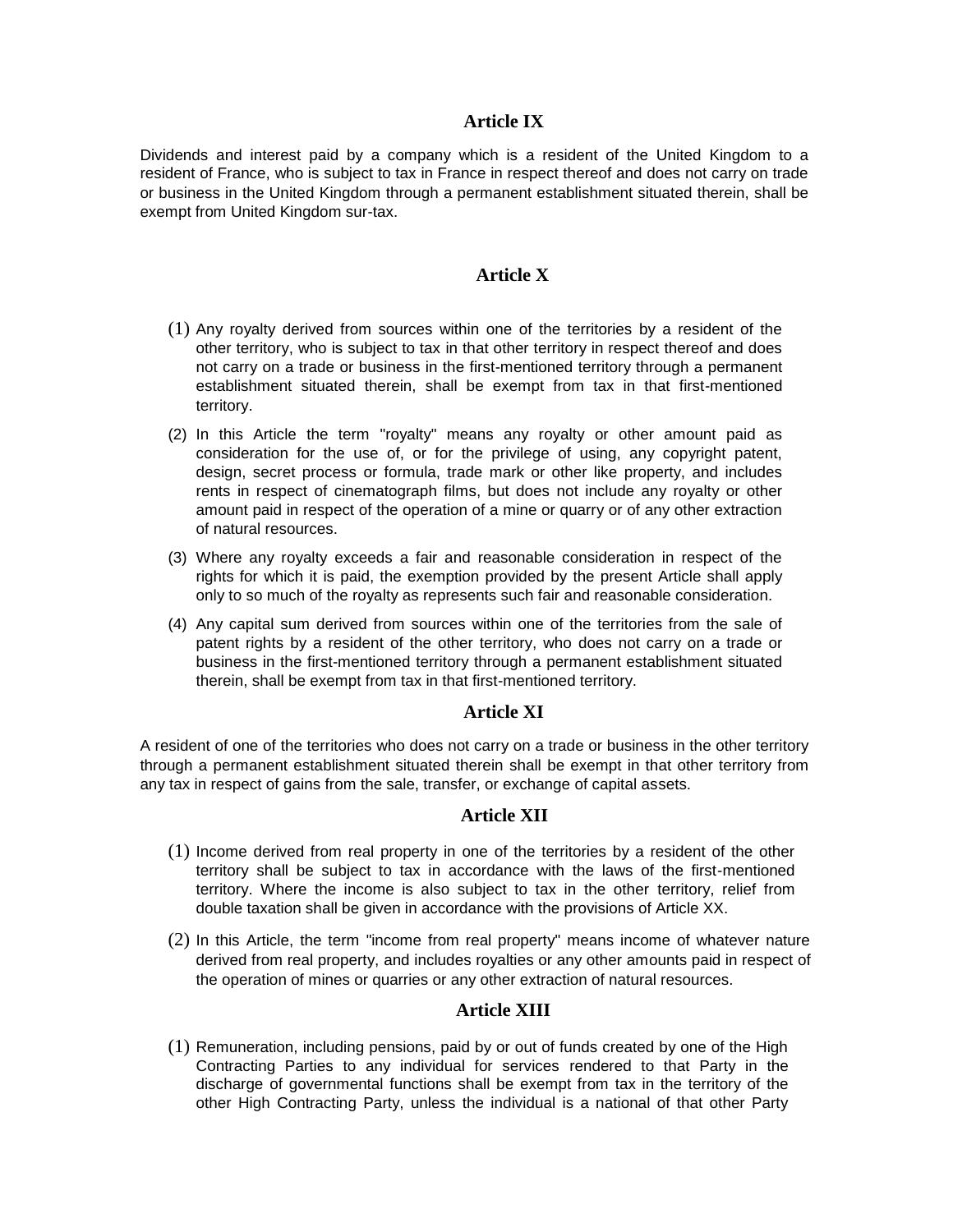without being also a national of the first-mentioned Party.

- (2) The following pensions shall be exempt from United Kingdom tax, regardless of the nationality of the pensioner, so long as they are exempt from French tax:
	- (a) Pensions granted by virtue of the law of the 31st March, 1919, to all those persons who since the 2nd August, 1914, have become entitled to military pensions by reason of disabilities resulting whether from hostilities or from ailments or accidents occurring on service;
	- (b) Pensions granted by virtue of the combined provisions of the law of the 31st March, 1919, and of Article 1 of the law of the 22nd June, 1927, to retired soldiers and sailors by reason of wounds received or disabilities or ailments contracted on service before the 2nd August, 1914;

Provided that paragraph (1) of this Article shall apply to such part of the mixed pensions provided for in Article 60-2 of the law of the 31st March, 1919, as relates to length of service and is not exempted from French tax.

- (3) The following pensions shall be exempt from French tax, regardless of the nationality of the pensioner, so long as they are exempt from United Kingdom tax:
	- (a) Wounds pensions granted to members of the naval, military or air forces of the Crown;
	- (b) Retired pay of disabled officers granted on account of medical unfitness attributable to or aggravated by naval, military or air force service;
	- (c) Disablement or disability pensions granted to members, other than commissioned officers, of the naval, military or air forces of the Crown on account of medical unfitness attributable to or aggravated by naval, military or air force service;
	- (d) Disablement pensions granted to persons who have been employed in the nursing services of any of the naval, military or air forces of the Crown on account of medical unfitness attributable to or aggravated by naval, military or air force service;
	- (e) Injury and disablement pensions payable under any scheme made under the Injuries in War (Compensation) Act, 1914, the Injuries in War Compensation Act, 1914 (Session 2), the Injuries in War (Compensation) Act, 1915, the Pensions (Navy, Army, Air Force and Mercantile Marine) Act, 1939, the Personal Injuries (Emergency Provisions) Act, 1939, or under any War Risks Compensation Scheme for the Mercantile Marine;

Provided that paragraph (1) of this Article shall apply to such part of any income from those pensions as is not exempted from United Kingdom tax.

(4) The provisions of paragraph (1) of this Article shall not apply to payments in respect of services rendered in connection with any trade or business carried on by either of the High Contracting Parties for purposes of profit.

## **Article XIV**

(1) An individual who is a resident of the United Kingdom shall be exempt from French tax on profits or remuneration in respect of personal (including professional) services performed within France in any year of assessment if: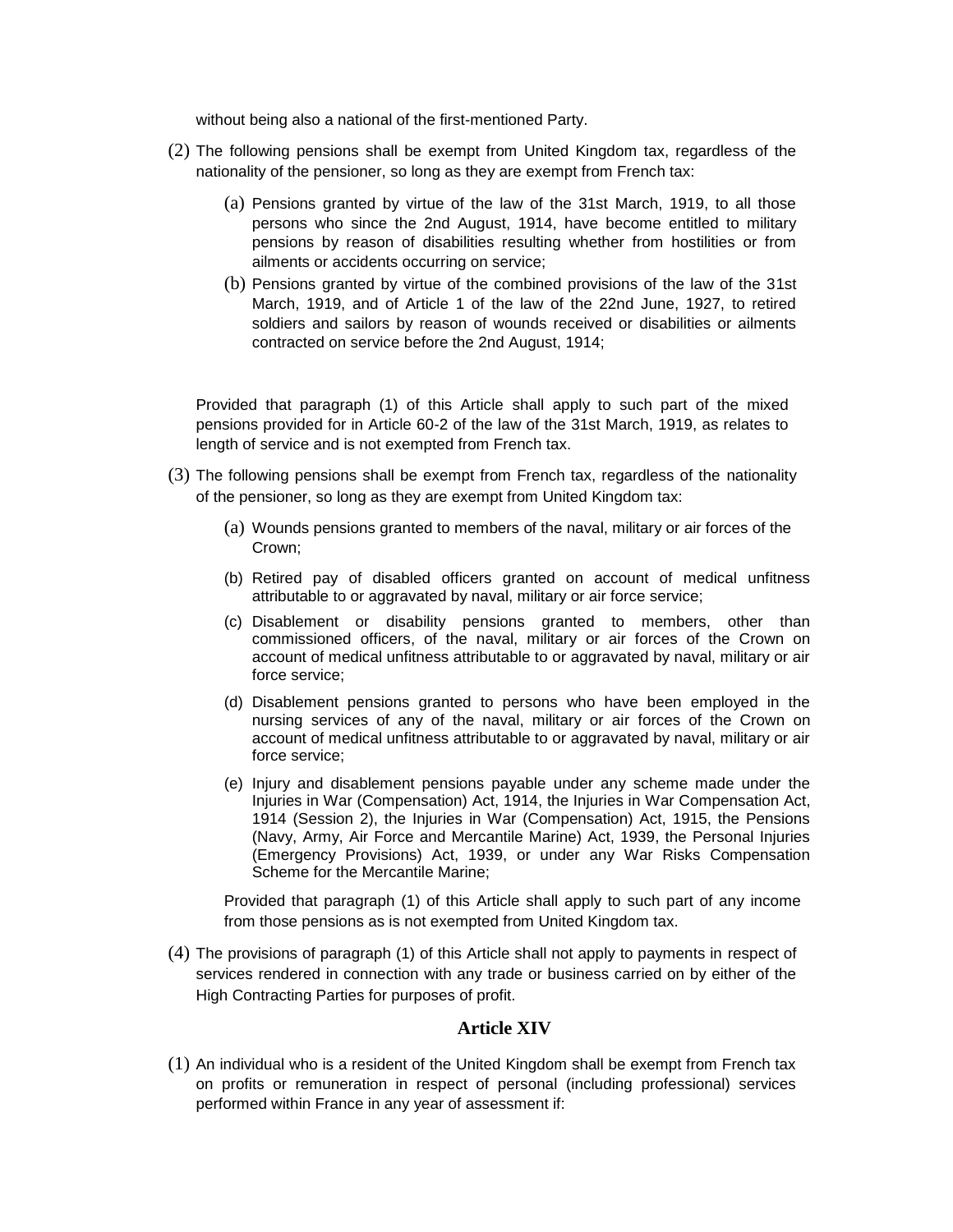- (a) He is present within France for a period or periods not exceeding in the aggregate 183 days during that year, and
- (b) (i) In the case of an employment, the services are performed on behalf of a person who is a resident of the United Kingdom;
	- (ii) In other cases, he has no office or other fixed place of business in France,

and

- (c) The profits or remuneration are subject to United Kingdom tax.
- (2) An individual who is a resident of France shall be exempt from United Kingdom tax on profits or remuneration in respect of personal (including professional) services performed within the United Kingdom in any year of assessment if:
	- (a) He is present within the United Kingdom for a period or periods not exceeding in the aggregate 183 days during that year, and
	- (b) (i) In the case of an employment, the services are performed on behalf of a person who is a resident of France;

(ii) In other cases he has no office or other fixed place of business in the United Kingdom, and

- (c) The profits or remuneration are subject to French tax.
- (3) The provisions of this Article shall not apply to the profits or remuneration of public entertainers such as stage, motion picture or radio artists, musicians and athletes.

#### **Article XV**

- (1) Any pension (other than a pension of the kind referred to in paragraph (1) or (2) of Article XIII) and any annuity, derived from sources within France by an individual who is a resident of the United Kingdom and subject to United Kingdom tax in respect thereof, shall be exempt from French tax.
- (2) Any pension (other than a pension of the kind referred to in paragraph (1) or (3) of Article XIII) and any annuity, derived from sources within the United Kingdom by an individual who is a resident of France and subject to French tax in respect thereof, shall be exempt from United Kingdom tax.
- (3) The term "annuity" means a stated sum payable periodically at stated times, during life or during a specified or ascertainable period of time, under an obligation to make the payments in return for adequate and full consideration in money or money's worth.

## **Article XVI**

Nothing in the present Convention shall affect the provisions of the Code General des Impots regarding the tax payable by individuals who have not their fiscal domicile in France, but have a residence in France. Subject to these provisions, a resident of the United Kingdom shall not be chargeable to French progressive sur-tax in respect of income from sources in France.

#### **Article XVII**

A professor or teacher from one of the territories who receives remuneration for teaching, during a period of temporary residence not exceeding two years, at a university, college, school or other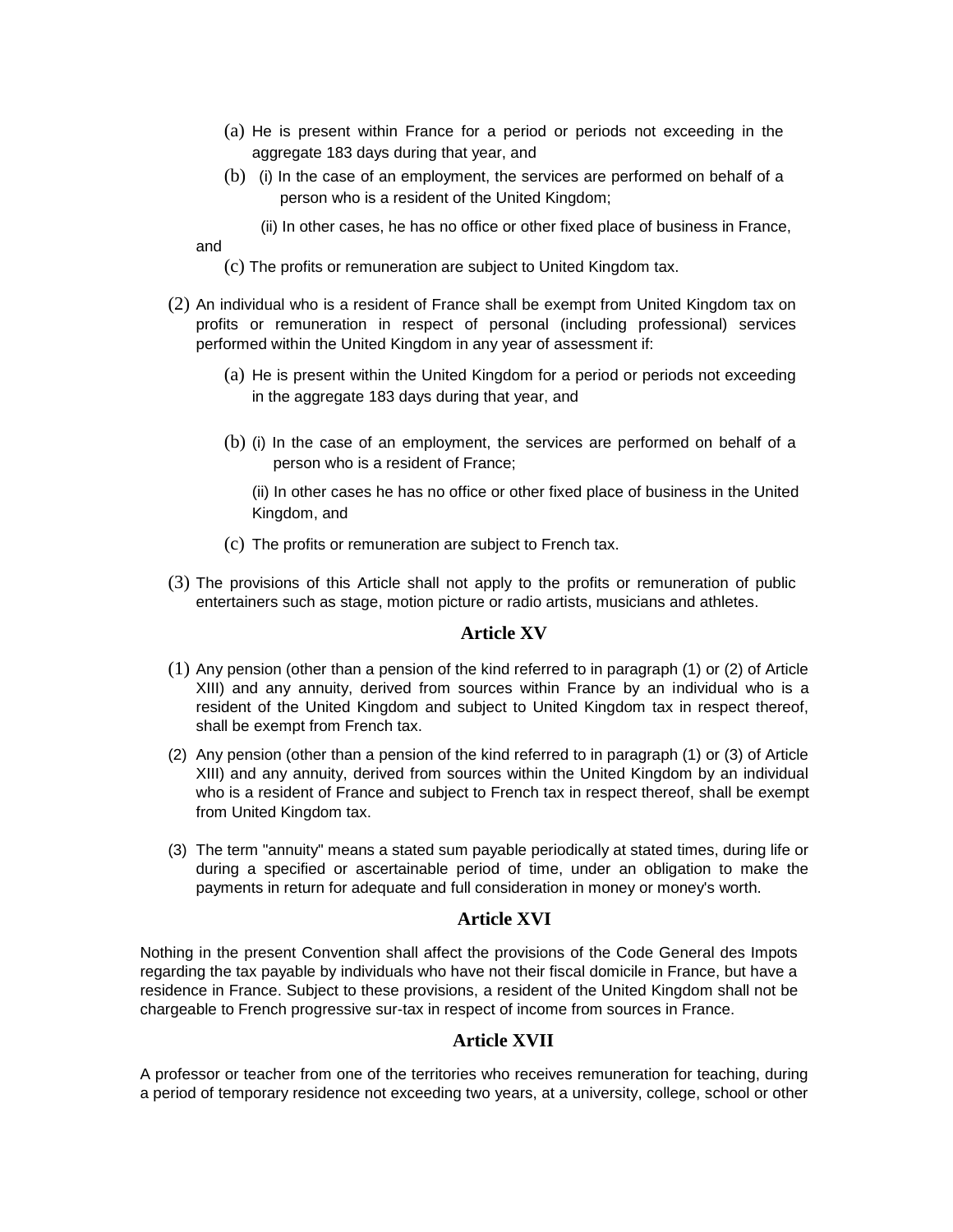educational institution in the other territory, shall be exempt from tax in that other territory in respect of that remuneration.

#### **Article XVIII**

A student or business apprentice from one of the territories who is receiving full-time education or training in the other territory shall be exempt from tax in that other territory on payments made to him by persons resident in the first-mentioned territory for the purposes of his maintenance, education or training.

## **Article XIX**

In the application of paragraph (4) of Article XXII, the High Contracting Parties have agreed as follows:

- (1) Individuals who are residents of France shall be entitled to the same personal allowances, reliefs and reductions for the purposes of United Kingdom income tax as British subjects not resident in the United Kingdom.
- (2) Individuals who are residents of the United Kingdom shall be entitled for the purposes of French tax to the same reductions of taxes or charges, basic abatements, and allowances on account of family responsibilities as French nationals.

## **Article XX**

- (1) The laws of the High Contracting Parties shall continue to govern the taxation of income arising in either of the territories, except where express provision to the contrary is made in the present Convention. Where income is subject to tax in both territories, relief from double taxation shall be given in accordance with the following paragraphs:
- (2) Subject to the provisions of the law of the United Kingdom regarding the allowance as a credit against United Kingdom tax of tax payable in a territory outside the United Kingdom, French tax payable, whether directly or by deduction, in respect of income from sources within France shall be allowed as a credit against any United Kingdom tax payable in respect of that income. Where such income is a dividend paid by a company resident in France to a company resident in the United Kingdom which controls, directly or indirectly, not less than one-half of the voting power in the former company, the credit shall take into account (in addition to any French tax appropriate to the dividend) the French tax payable by the company in respect of its profits.
- (3) (a) Subject to the provisions of subparagraph (b) of this paragraph, income derived by a person who is a resident of France (whether or not that person is resident in the United Kingdom for the purposes of United Kingdom tax) from sources in the United Kingdom which, under the laws of the United Kingdom and in accordance with this Convention, is subject to tax in the United Kingdom either directly or by deduction, shall be exempt from the French proportional tax on the income of individuals, or, as the case may be, from French tax on companies.
	- (b) Where the income consists of dividends or interest derived from a company which is a resident of the United Kingdom by a person who is a resident of France (whether or not that person is resident in the United Kingdom for the purposes of United Kingdom tax) and the income is subject to United Kingdom tax, either directly or by deduction, it shall be exempt from the French tax on income from movable capital, United Kingdom tax being regarded as wholly covering that tax in view of its rate.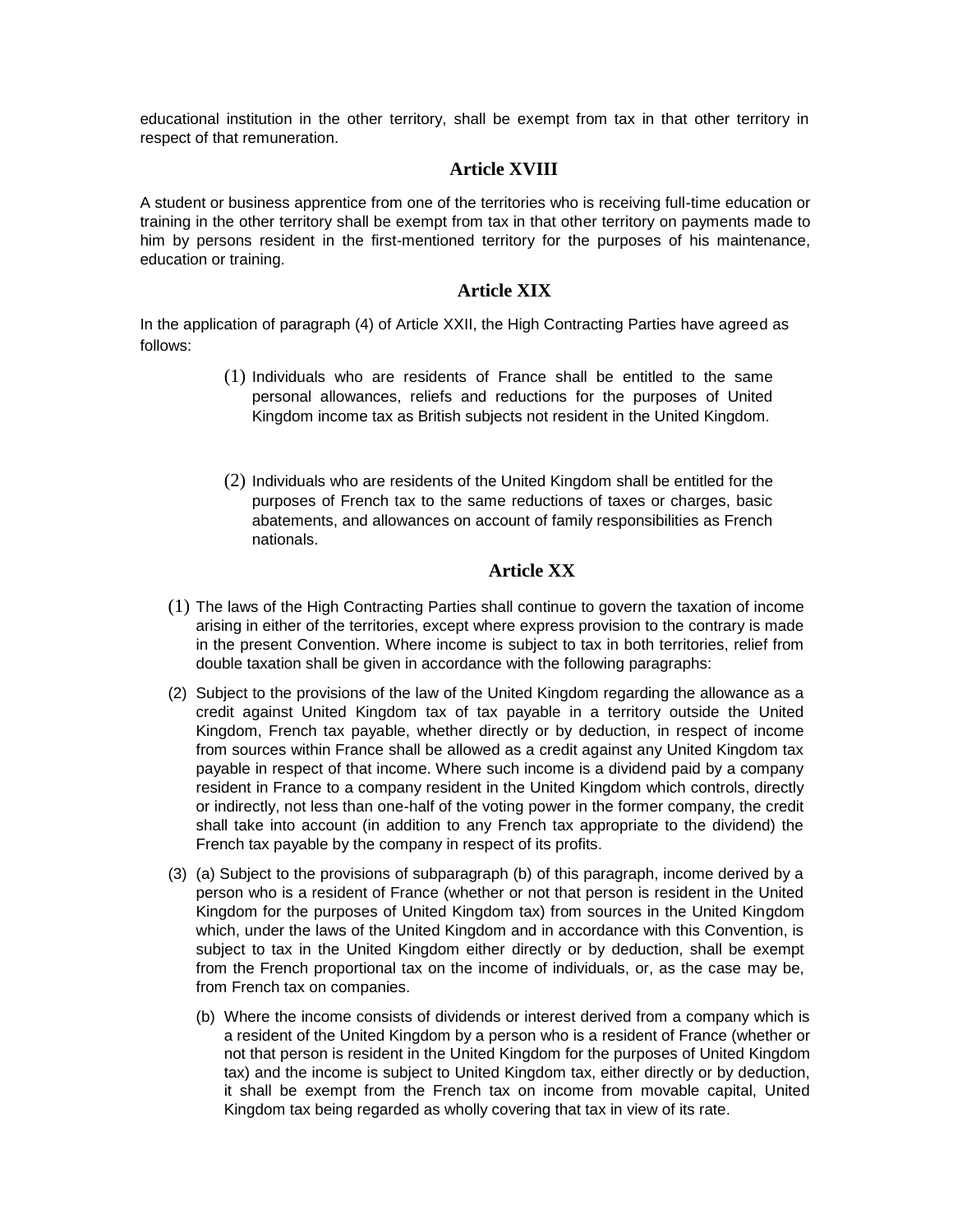- (c) In the cases referred to in subparagraph (a) of this paragraph, the income shall be exempt from French progressive sur-tax but, where the person receiving this income is a resident of France, the income may be taken into account in determining the effective rate of progressive sur-tax chargeable on his income other than the income referred to.
- (4) For the purposes of this Article, profits or remuneration for personal (including professional) services performed in one of the territories shall be deemed to be income from sources within that territory, and the services of an individual whose services are wholly or mainly performed in ships or aircraft operated by a resident of one of the territories shall be deemed to be performed in that territory.

## **Article XXI**

The taxation authorities of the High Contracting Parties shall exchange such information (being information which is at their disposal under their respective taxation laws in the normal course of administration) as is necessary for carrying out the provisions of the present Convention or for the prevention of fraud or for the administration of statutory provisions against legal avoidance in relation to the taxes which are the subject of the present Convention. Any information so exchanged shall be treated as secret and shall not be disclosed to any persons other than those concerned with the assessment and collection of the taxes which are the subject of the present Convention. No information as aforesaid shall be exchanged which would disclose any trade, business, industrial or professional secret or trade process.

## **Article XXII**

- (1) The nationals of one of the High Contracting Parties shall not be subjected in the territory of the other High Contracting Party to any taxation or any requirement connected therewith which is other, higher, or more burdensome than the taxation and connected requirements to which the nationals of the latter Party are or may be subjected.
- (2) The enterprises of one of the territories shall not be subjected in the other territory, in respect of profits or capital attributable to their permanent establishments in that other territory, to any taxation which is other, higher or more burdensome than the taxation to which the enterprises of that other territory are or may be subjected in respect of the like profits or capital.
- (3) The income, profits and capital of an enterprise of one of the territories, the capital of which is wholly or partly owned or controlled, directly or indirectly, by a resident or residents of the other territory shall not be subjected in the first-mentioned territory to any taxation which is other, higher or more burdensome than the taxation to which other enterprises of that first-mentioned territory are or may be subjected in respect of the like income, profits and capital.
- (4) Nothing in paragraph (1) or (2) of this Article shall be construed as obliging either High Contracting Party to grant to nationals of the other High Contracting Party, who are not resident in the territory of the former High Contracting Party, any personal allowances, reliefs or reductions for tax purposes. Each of the High Contracting Parties shall adhere to its own legislation in this respect, subject to any special agreements which may be made between them determining the arrangements to be applied.
- (5) In this Article the term "nationals" means:
	- (a) In relation to France all French subjects and French protected persons residing in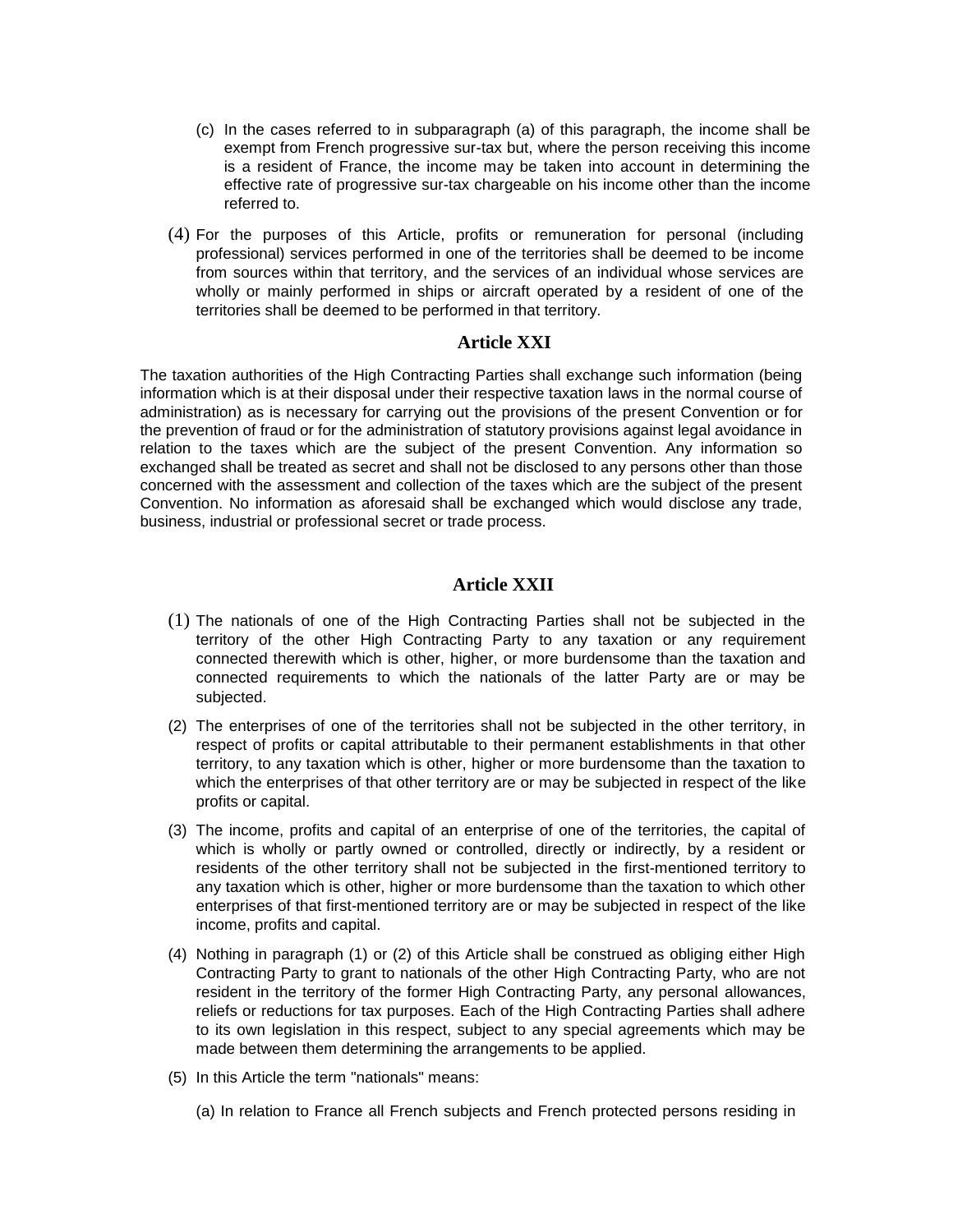France or in any French territory to which the present Convention applies by reason of extension made under Article XXIII and all legal persons, partnerships and associations deriving their status as such from the law in force in any French territory to which the present Convention applies.

(b) In relation to the United Kingdom, all British subjects and British protected persons residing in the United Kingdom or in any British territory to which the present Convention applies by reason of extension made under Article XXIII and all legal persons, partnerships and associations deriving their status as such from the law in force in any British territory to which the present Convention applies.

(6) In this Article the term "taxation" means taxes of every kind and description levied on behalf of any authority whatsoever.

## **Article XXIII**

- (1) The present Convention may be extended, either in its entirety or with modifications, to any territory of one of the High Contracting Parties to which this Article applies and which imposes taxes substantially similar in character to those which are the subject of the present Convention, and any such extension shall take effect from such date and subject to such modifications and conditions (including conditions as to termination) as may be specified and agreed between the High Contracting Parties in notes to be exchanged for this purpose.
- (2) The termination in respect of France or the United Kingdom of the present Convention under Article XXVI shall, unless otherwise expressly agreed by both High Contracting Parties, terminate the application of the present Convention to any territory to which the Convention has been extended under this Article.
- (3) The territories to which this Article applies are:
	- (1) In relation to His Majesty the King of Great Britain, Ireland and the British Dominions beyond the Seas:

Any territory other than the United Kingdom for whose international relations the United Kingdom is responsible;

(2) In relation to the President of the French Republic:

Any department, protectorate or other overseas territory, for whose international relations France is responsible.

#### **Article XXIV**

On the entry into force of the present Convention the following agreements between the High Contracting Parties shall be terminated in respect of the territories to which the Convention applies:

- (1) The agreement constituted by Exchange of Notes dated the 1st October, 1932, for the exemption from taxation of profits accruing from the business of shipping;
- (2) The Agreement dated the 9th April, 1935, for the reciprocal exemption from income tax of profits arising from the business of air transport;
- (3) The Agreement dated the 19th October, 1945, for relief from double taxation in certain circumstances, exclusive of the Protocol of Signature to that Agreement;

And the provisions of those Agreements (other than the Protocol of Signature to the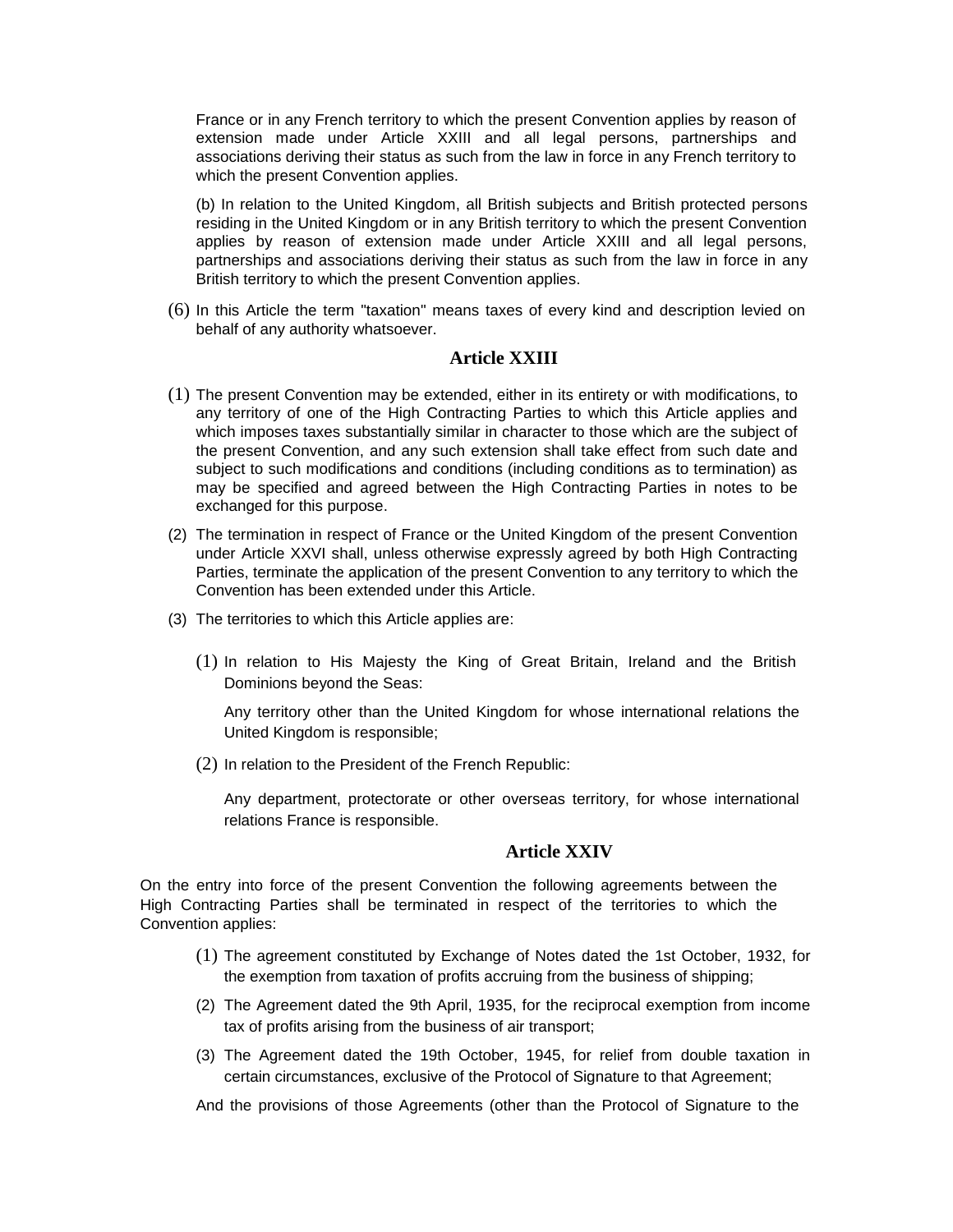last-mentioned Agreement) shall cease to have effect:

- (a) In the United Kingdom, as respects income tax for the year of assessment beginning on the 6th April, 1950, and subsequent years, and as respects sur-tax for the year of assessment beginning on the 6th April, 1949, and subsequent years;
- (b) In France, as respects taxes charged in respect of the year 1950 and subsequent years.

## **Article XXV**

- (1) The present Convention shall be ratified and the instruments of ratification shall be exchanged at London as soon as possible.
- (2) The present Convention shall enter into force upon exchange of ratifications and the foregoing provisions thereof shall have effect:
	- (a) In the United Kingdom:

As respects income tax for any year of assessment beginning on or after the 6th April, 1950;

As respects sur-tax for any year of assessment beginning on or after the 6th April, 1949; and

As respects profits tax in respect of the following profits:

- (i) Profits arising in any chargeable accounting period beginning on or after the 1st April, 1950;
- (ii) Profits attributable to so much of any chargeable accounting period falling partly before and partly after that date as falls after that date;
- (iii)Profits not so arising or attributable by reference to which income tax is, or but for the present Convention would be, chargeable for any year of assessment beginning on or after the 6th April, 1950;
- (b) In France:

As respects taxes charged in respect of the year 1950 and subsequent years, and as respects the undistributed profits tax. Nevertheless, so far as income other than that referred to in Article X of the present Convention is concerned, no repayment shall be made of tax on income from movable capital, which has been deducted in France at the time of payment of the said income and before the date of exchange of ratifications of the present Convention.

## **Article XXVI**

The present Convention shall continue in force indefinitely but either of the High Contracting Parties may, on or before the 30th June in any calendar year not earlier than the year 1954, give to the other High Contracting Party, through diplomatic channels, written notice of termination and, in such event, the present Convention shall cease to be effective:

(a) In the United Kingdom:

As respects income tax for any year of assessment beginning on or after the 6th April in the calendar year next following that in which the notice is given;

As respects sur-tax for any year of assessment beginning on or after the 6th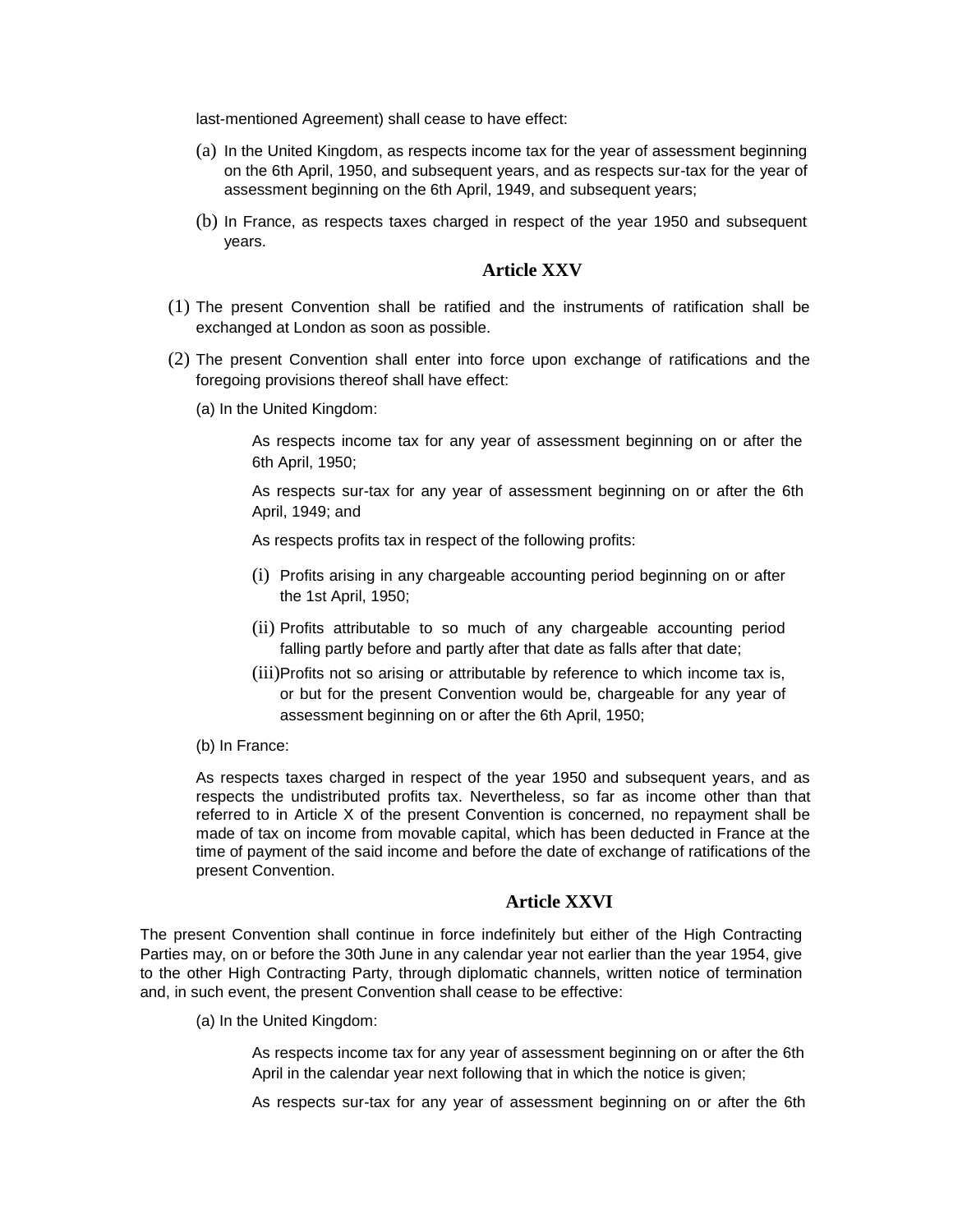April in the calendar year in which the notice is given; and

As respects profits tax in respect of the following profits:

- (i) Profits arising in any chargeable accounting period beginning on or after the 1st April in the calendar year next following that in which the notice is given;
- (ii) Profits attributable to so much of any chargeable accounting period falling partly before and partly after that date as falls after that date;
- (iii) Profits not so arising or attributable by reference to which income tax is chargeable for any year of assessment beginning on or after the 6th April in the next following calendar year;
- (b) In France:

As respects taxes charged in respect of the year following the calendar year during which the said notice is given.

In witness whereof the above-mentioned Plenipotentiaries have signed the present Convention and have affixed thereto their seals.

Done at Paris in duplicate, in the English and French languages, both texts being equally authoritative, on the fourteenth day of December, one thousand nine hundred and fifty.

> (Signed) A. PARODI O. C. HARVEY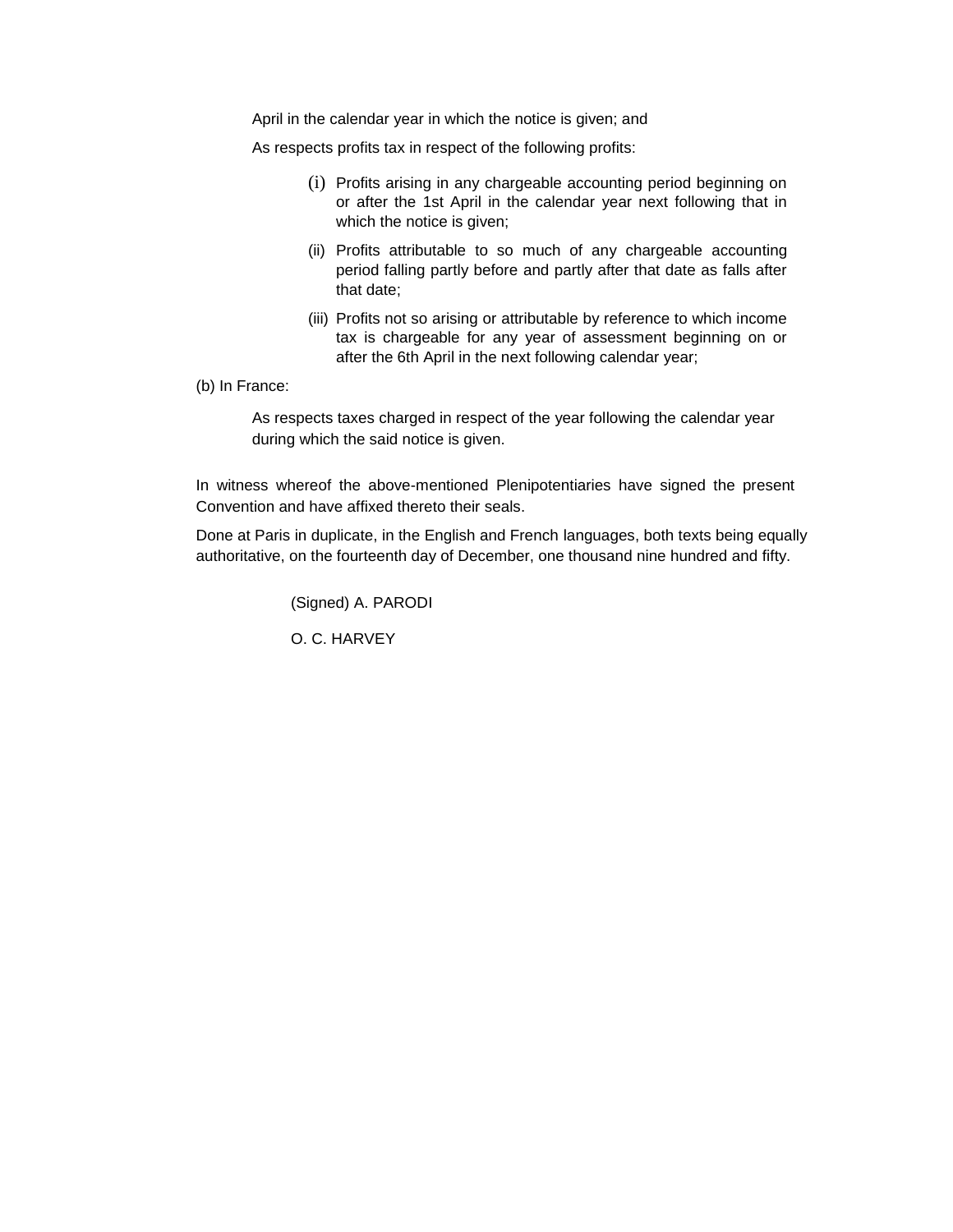**Exchange of Notes Signatories: France, United Kingdom (on behalf of Rhodesia and Nyasaland, Federation of) Citations: 93 TNI 11-21; Doc 93-30100 Signed: November 5, 1963 In Force: July 1, 1964 Effective: In France, from January 1, 1962. In the U.K. Territory, from date indicated in Annex. Status: In Force Tax Analysts classification: Income**

Between the Government of the United Kingdom of Great Britain and Northern Ireland and the Government of the French Republic extending to the Federation of Rhodesia and Nyasaland the Convention signed at Paris on 14 December 1950 for the Avoidance of Double Taxation and the Prevention of Fiscal Evasion with Respect to Taxes on Income. Paris, 5 November 1963

I

HER MAJESTY'S AMBASSADOR AT PARIS TO THE MINISTER FOR FOREIGN AFFAIRS OF THE FRENCH REPUBLIC

British Embassy, Paris, November 5, 1963

Monsieur le Ministre,

With reference to the Convention between the United Kingdom of Great Britain and Northern Ireland and France for the Avoidance of Double Taxation and the Prevention of Fiscal Evasion with respect to Taxes on Income, signed at Paris on the 14th of December, 1950, I have the honour to propose on behalf of the Government of the United Kingdom that, in accordance with the provisions of Article XXIII, the above-mentioned Convention should be extended to the Federation of Rhodesia and Nyasaland in the manner, subject to the modifications, and with effect from the dates specified in the Annex to the present Note.

If the foregoing proposal is acceptable to the French Government, I have the honour to suggest that the present Note with its Annex, and Your Excellency's reply to that effect, should be regarded as constituting the Agreement reached between the two Governments in this matter.

I avail, etc.

Pierson DIXON

#### ANNEX

- I. APPLICATION
- (1) The Convention of 14th of December, 1950, as modified by the present Annex shall apply--
	- (a) As if the Contracting Parties were the Government of France and the Government of the Federation of Rhodesia and Nyasaland;
	- (b) As if the term "United Kingdom" (except where the context otherwise required)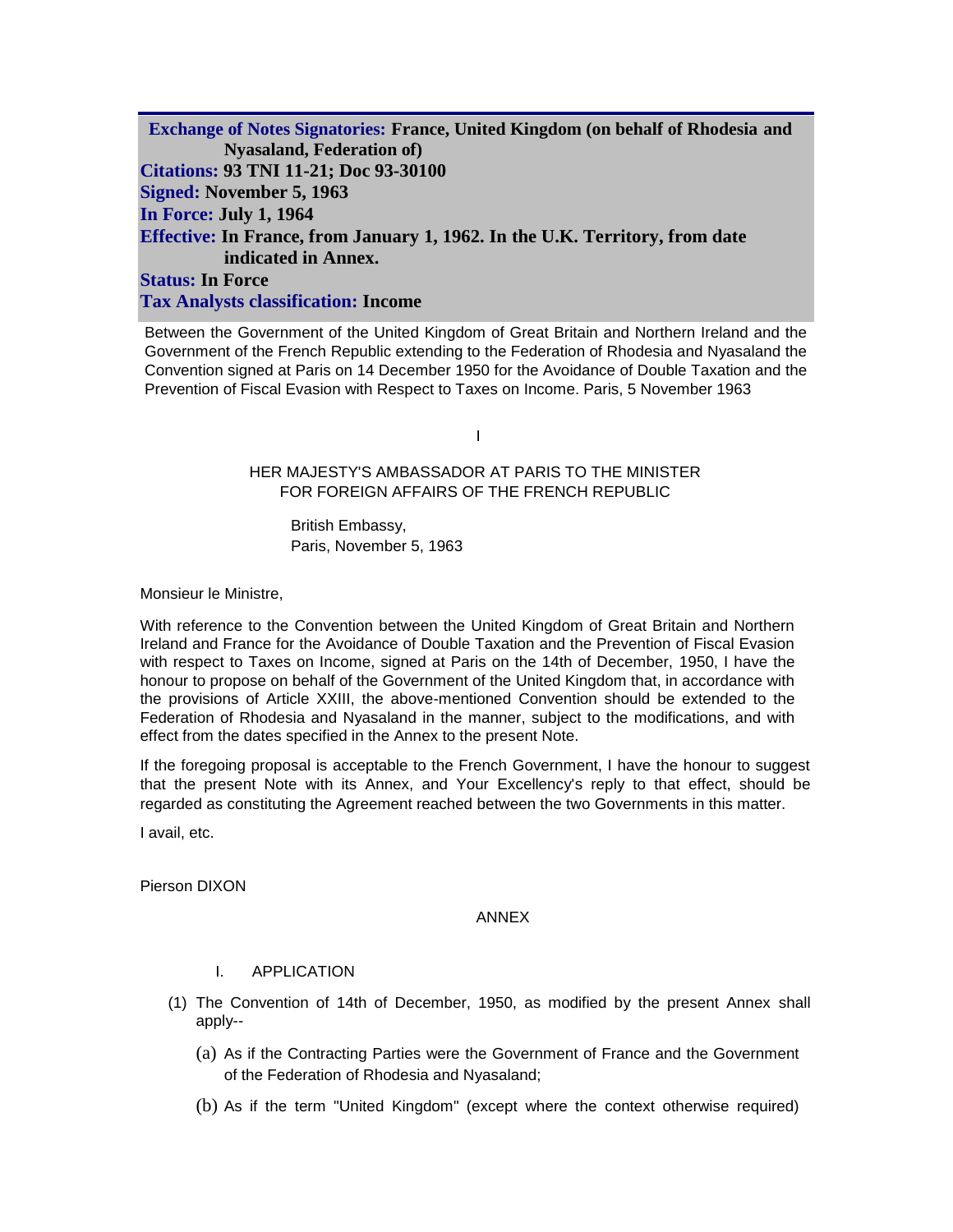meant the Federation of Rhodesia and Nyasaland; and

- (c) As if the taxes concerned in the Federation of Rhodesia and Nyasaland were the Income Tax, Supertax and Undistributed Profits Tax.
- (2) When the last of those measures shall have been taken in France and in the Federation of Rhodesia and Nyasaland necessary to give the present extension the force of law in France and in and the Federation the present extension shall have effect--
	- (a) In France as respects taxes charged in respect of the year 1962 and subsequent years;
	- (b) In the Federation of Rhodesia and Nyasaland as respects tax on the profits derived from operating ships or aircraft, for the year of assessment beginning on 1st of April, 1953, and for subsequent years of assessment, and, as respects tax on all other income, for the year of assessment beginning on 1st of April, 1962, and for subsequent years of assessment.
- (3) The French Government shall inform the Government of the United Kingdom in writing when the last of the measures necessary, as indicated in paragraph (2), have been taken in France. The Government of the United Kingdom shall inform the French Government in writing when the last of the measures necessary, as indicated in paragraph (2), have been taken in the Federation of Rhodesia and Nyasaland.
- (4) The present extension shall remain in force indefinitely but either of the Contracting Parties may, on or before the 30th of June in any calendar year not earlier than the year 1966, give to the other Contracting Party through the diplomatic channel written notice of termination and in such event the present extension shall cease to have effect--
	- (a) In France as respects taxes charged in respect of any year following the calendar year during which the notice is given;
	- (b) In the Federation of Rhodesia and Nyasaland as respects tax for any year of assessment beginning on or after the first day of April in the calendar year next following the date of such notice.

#### II. MODIFICATIONS

The Convention of 14th of December, 1950, shall apply with the modifications that--

- (1) The words "shall be exempt from United Kingdom Surtax" in Article IX shall be understood as though they read "shall not be liable to tax in the Federation of Rhodesia and Nyasaland at a rate in excess of the rate applicable to a company"; and
- (2) Article XIII shall apply to remuneration, including pensions, paid by or out of funds created by the Government of each of the Territories constituting the Federation, to any individual in respect of services rendered to that the Government in the discharge of governmental functions as it applies to similar payments by or out of funds created by the Government of the Federation.

I

THE MINISTER FOR FOREIGN AFFAIRS OF THE FRENCH REPUBLIC TO HER MAJESTY'S AMBASSADOR AT PARIS

Paris, November 5, 1963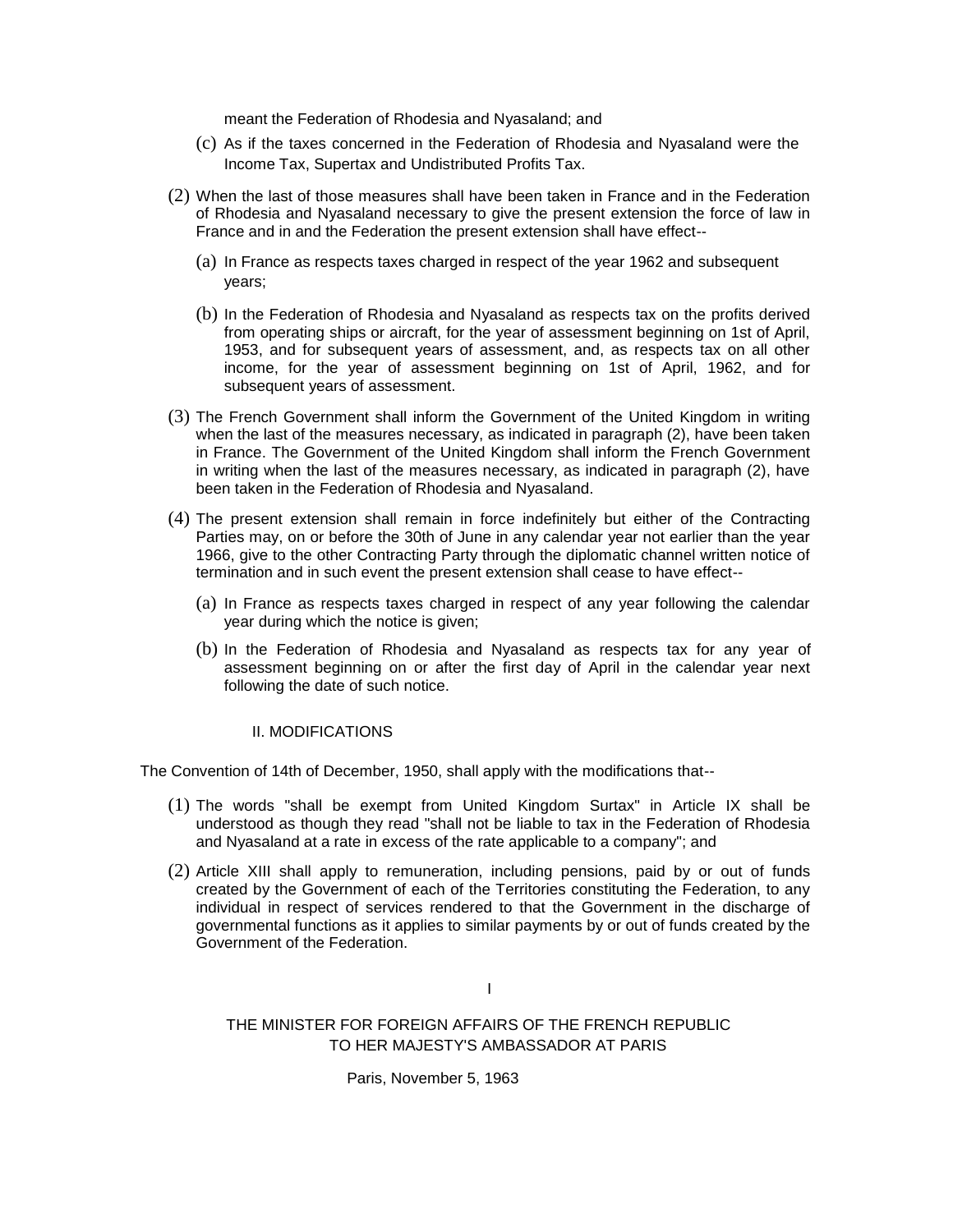Monsieur l'Ambassadeur,

By a letter of today's date accompanied by an annex, the translation of which is given below, you have informed me as follows:

"With reference to the Convention between the United Kingdom of Great Britain and Northern Ireland and France for the Avoidance of Double Taxation and the Prevention of Fiscal Evasion with respect to Taxes on Income, signed at Paris on the 14th of December, 1950, I have the honour to propose on behalf of the Government of the United Kingdom that, in accordance with the provisions of Article XXIII, the above- mentioned Convention should be extended to the Federation of Rhodesia and Nyasaland in the manner, subject to the modifications, and with effect from the dates specified in the Annex to the present Note.

If the foregoing proposal is acceptable to the French Government, I have the honour to suggest that the present Note with its Annex, and Your Excellency's reply to that effect, should be regarded as constituting the Agreement reached between the two Governments in this matter."

I have the honour to inform Your Excellency that the terms of the preceding letter and its Annex are acceptable to the French Government and together with this reply constitute an Agreement between our two Governments.

Please accept, etc.

Fr. LEDUC

**Exchange of Notes Signatories: France, United Kingdom (on behalf of Nyasaland, Rhodesia, Northern and Rhodesia, Southern) Citations: 93 TNI 11-22; Doc 93-30102 Signed: December 31, 1963 In Force: December 31, 1963 Effective: December 31, 1963 Status: In Force Tax Analysts classification: Income**

Exchange of Notes between the Government of the United Kingdom of Great Britain and Northern Ireland and the Government of the French Republic

Applying to Southern Rhodesia, Northern Rhodesia and Nyasaland individually, the Extension to the Federation of Rhodesia and Nyasaland of the Convention signed in Paris on 14 December 1950, for the Avoidance of Double Taxation and the Prevention of Fiscal Evasion with respect to Taxes on Income. Paris, 31 December 1963

I.

British Embassy, Paris.

December 31, 1963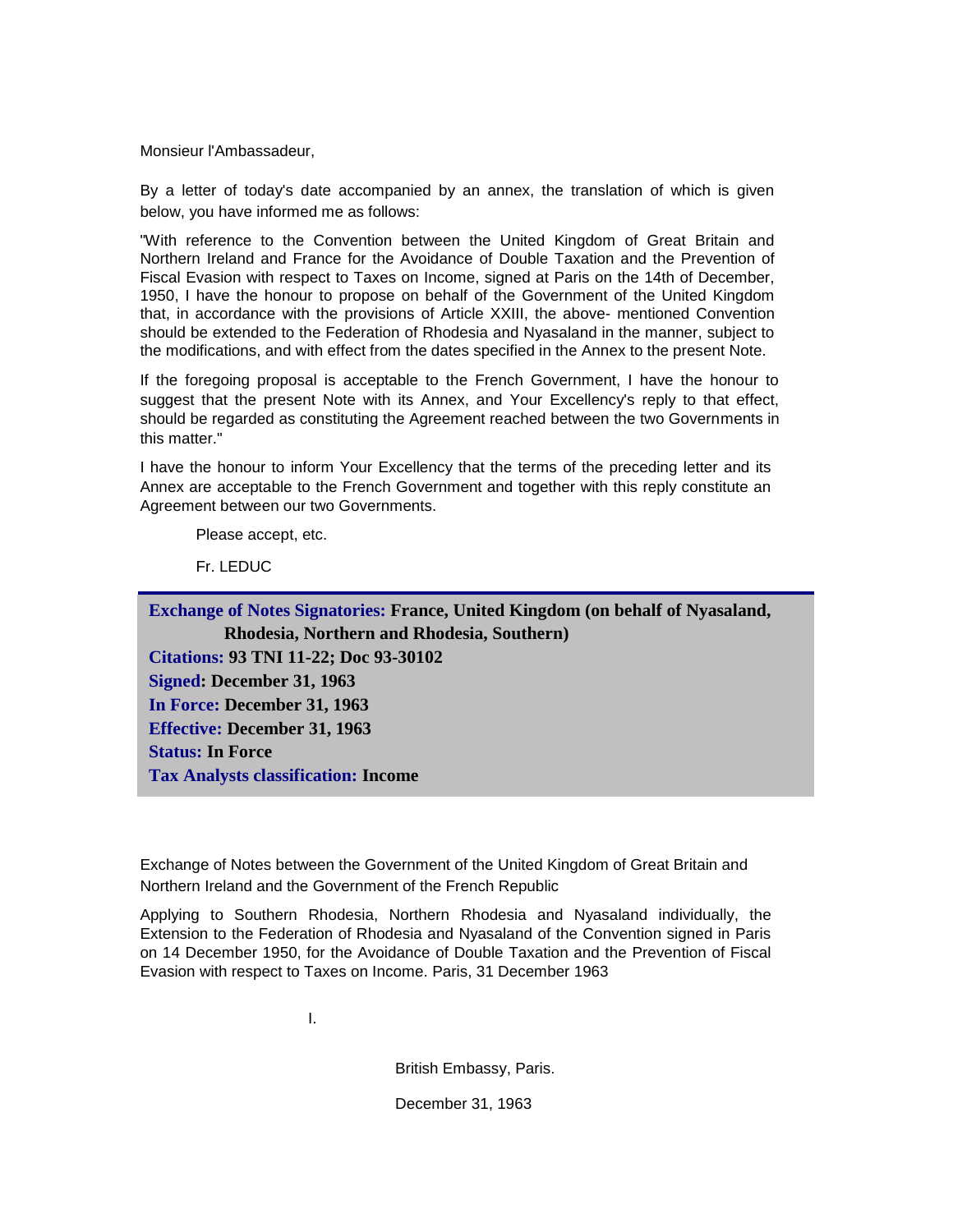#### Monsieur le Ministre,

I have the honour, upon instructions from Her Majesty's Principal Secretary of State for Foreign Affairs, to refer to the Exchange of Notes between the Government of the United Kingdom of Great Britain and Northern Ireland and the Government of France dated the 5th of November 1963 extending to the Federation of Rhodesia and Nyasaland on the basis therein specified the provisions of the Convention between the United Kingdom and France for the Avoidance of Double Taxation and the Prevention of Fiscal Evasion with respect to Taxes on Income, signed at Paris on the 14th of December 1950.

I have the honour to propose on behalf of the Government of the United Kingdom and at the request of the Government of Southern Rhodesia, Northern Rhodesia and Nyasaland that on dissolution of the Federation of Rhodesia and Nyasaland the extension provided for in the above-mentioned Exchange of Notes should be regarded as continuing in force in relation to Southern Rhodesia, Northern Rhodesia and Nyasaland individually and that references therein to the Federation should be construed accordingly.

If the foregoing proposal is acceptable to the Government of France, I have the honour to suggest that the present Note, and your reply to that effect, should be regarded as constituting an Agreement reached between the two Governments in this matter.

I avail myself of this opportunity to renew to Your Excellency the assurances of my highest consideration.

Pierson DIXON

His Excellency Monsieur Maurice Couve de Murville The Minister for Foreign Affairs Paris

II.

The Minister for Foreign Affairs of the French **Republic** to Her Majesty's Ambassador at Paris

Paris, le 31 decembre 1963

Monsieur l'Ambassadeur,

By a letter of today's date, the translation of which is given below, you have informed me as follows:

"I have the honour, upon instructions from Her Majesty's Principal Secretary of State for Foreign Affairs, to refer to the Exchange of Notes between the Government of the United Kingdom of Great Britain and Northern Ireland and the Government of France dated the 5th of November 1963 extending to the Federation of Rhodesia and Nyasaland on the basis therein specified the provisions of the Convention between the United Kingdom and France for the Avoidance of Double Taxation and the Prevention of Fiscal Evasion with respect to Taxes on Income, signed at Paris on the 14th of December 1950.

I have the honour to propose on behalf of the Government of the United Kingdom and at the